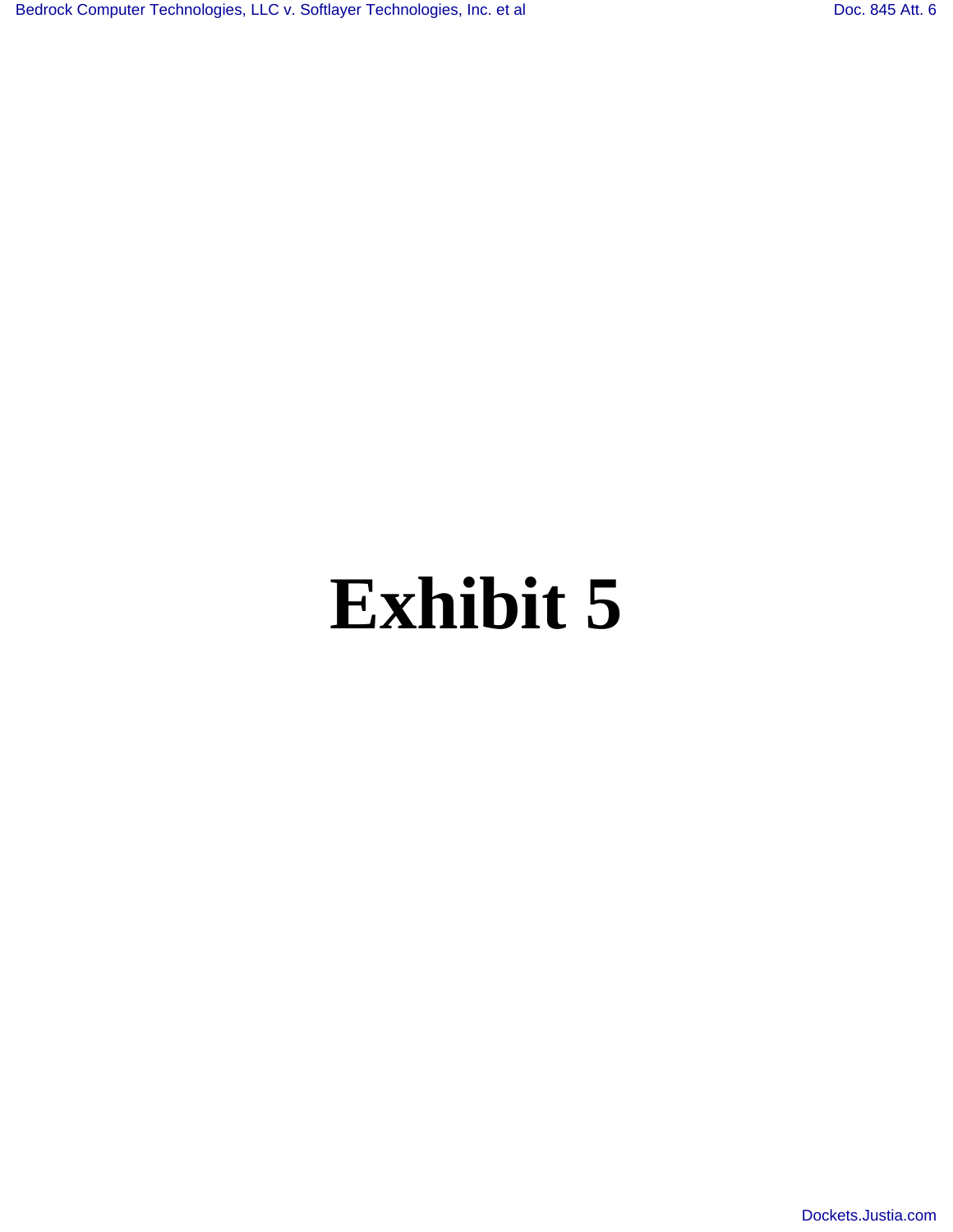

### United States Patent [19]

#### Dirks

#### [54] METHOD FOR ALLOCATION OF ADDRESS SPACE IN A VIRTUAL MEMORY SYSTEM

- [75] Inventor: Patrick W. Penzias Dirks, San Jose, Calif.
- [73] Assignee: Apple Computer, Inc., Cupertino, Calif.
- [21] Appl. No.: 08/231,657
- [22] Filed: Apr. 25, 1994
- [51] Int. CI? ............................. G06F 12/10; G06F 12/12
- [52] U.S. CI ............................. 711/206; 711/159; 711/209
- [58] Field of Search ............................... 395/486,497.03, 395/412,419,497.01,497.02,600

#### [56] References Cited

#### U.S. PATENT DOCUMENTS

| 4,577,274 |                                    |
|-----------|------------------------------------|
| 4,967,353 | 10/1990 Brenner et al.  395/487    |
| 5,101,485 | 3/1992 Perazzoli, Jr.  395/416     |
| 5,109,336 | 4/1992 Guenther et al.  395/497.02 |
| 5,125,086 | 6/1992 Perazzoli, Jr.  395/486     |
| 5,175,834 |                                    |
| 5,237,673 |                                    |
| 5,269,109 | 12/1993 Abramson et al.  395/650   |
| 5,392,415 | 2/1995 Badovinatz et al.  395/406  |

#### OTHER PUBLICATIONS

Beretvas, T., et ai, "Blocked Page-Out", *IBM Technical Disclosure Bulletin,* vol. 26, No.9, Feb. 1984, pp. 4753-4754.

[11] Patent Number: 6,119,214

#### [45] Date of Patent: Sep.12,2000

*POlVer PC 601 RISC Microprocessor User's Manual,*  Motorola, Inc., 1993, pp. 6-1 to 6-64.

*Primary Examiner-Jack* A. Lane

*Attorney, Agent, or Firm-Ilurns,* Doane, Swecker & Mathis, L.L.P.

#### [57] ABSTRACT

A mernory manager for a virtual memory system maintains three lists of virtual addresses: those which are free to be mapped to a program, those which are currently mapped but no longer being used, and those which are being removed from a page table, i.e. unmapped. The allocation of free addresses to programs proceeds in parallel with the removal of old entries from the page table, such that new free addresses are guaranteed to be available at all times. Each time that a new address is allocated to a program, a limited number of entries in the page table are examined, to determine whether the addresses associated with those entries are no longer in use, and the entries can be removed from the page tahle. By the time that all of the availahle addresses in the free list have been allocated, the entire page table will have been examined and all addresses which are no longer in use will have had their correspondiug page table entries removed, so that they are available as free addresses. As a result, a constant supply of free addresses are provided with only a limited amount of processing time at regular intervals during the operation of a computer.

#### 23 Claims, 7 Drawing Sheets

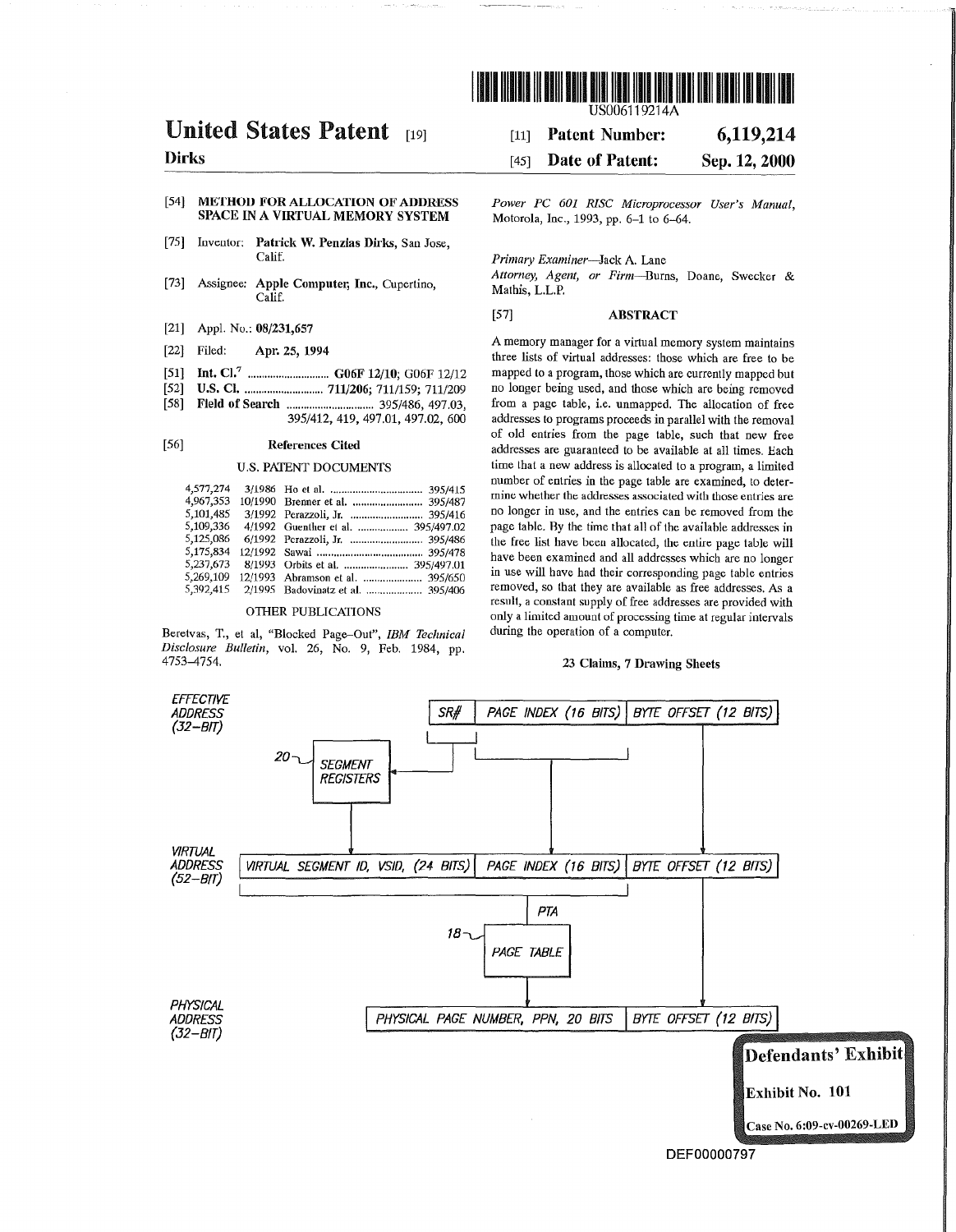

FIG. 1

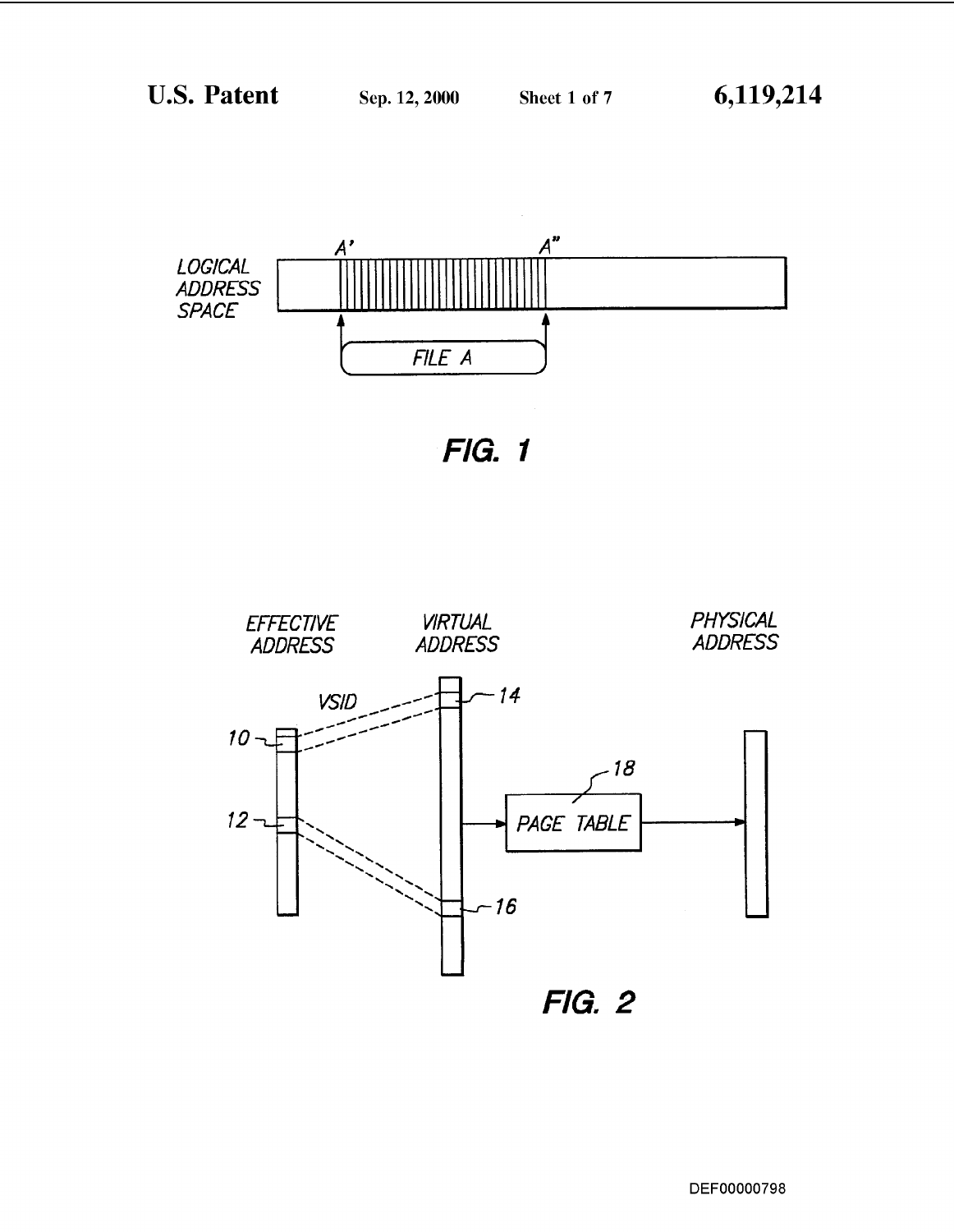

 $\overline{\phantom{a}}$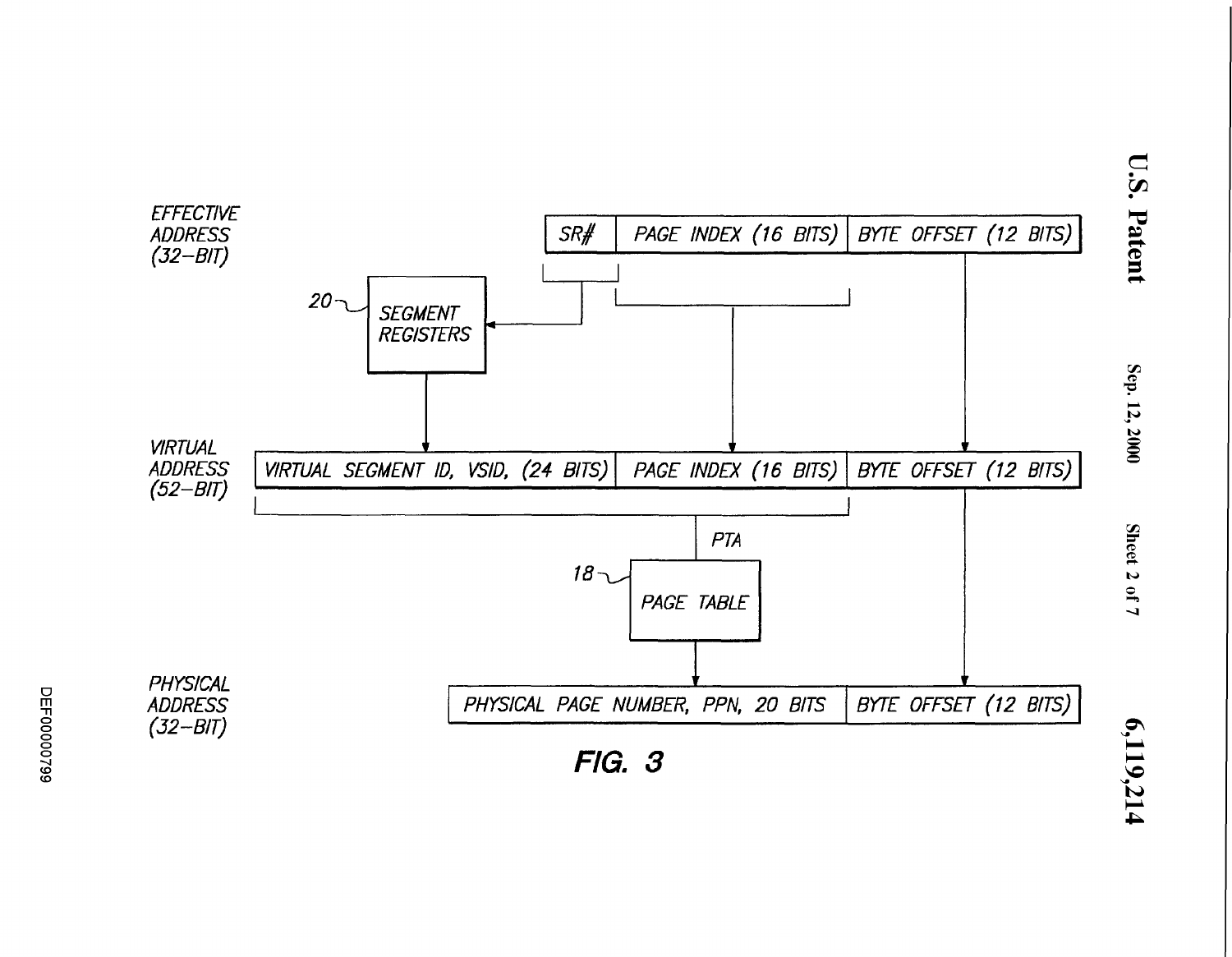U.S. Patent



FIG. 4



FIG. 5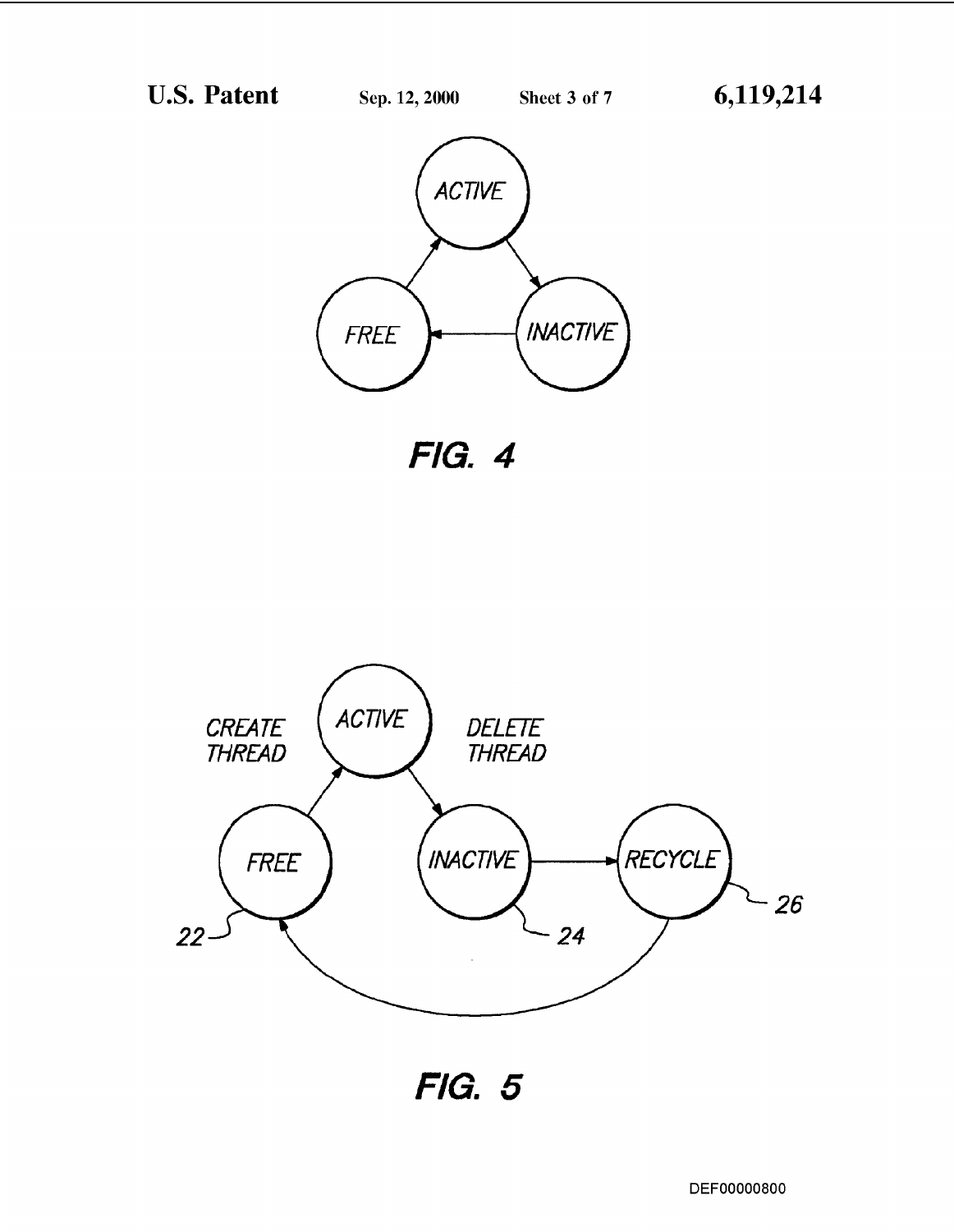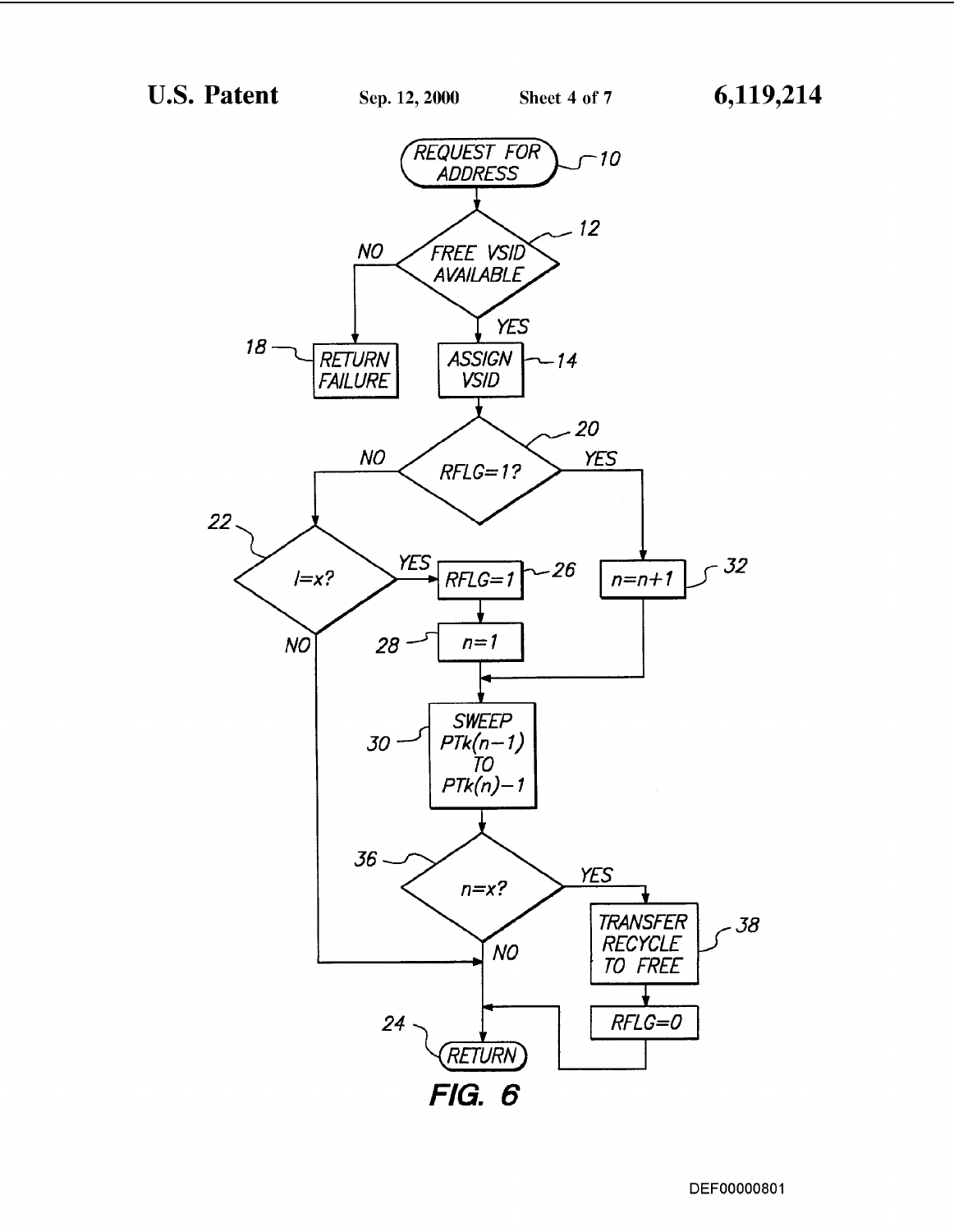

DEF00000802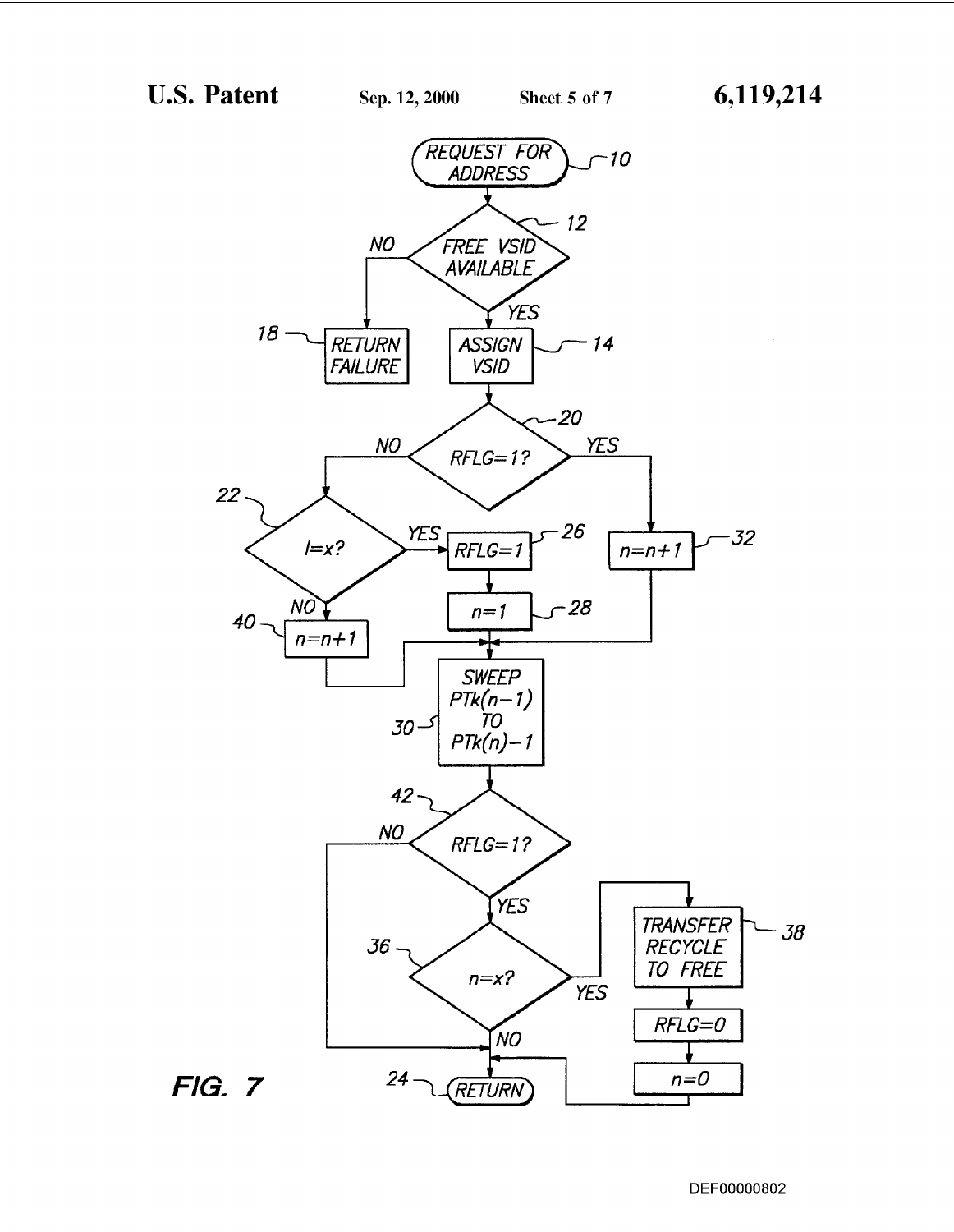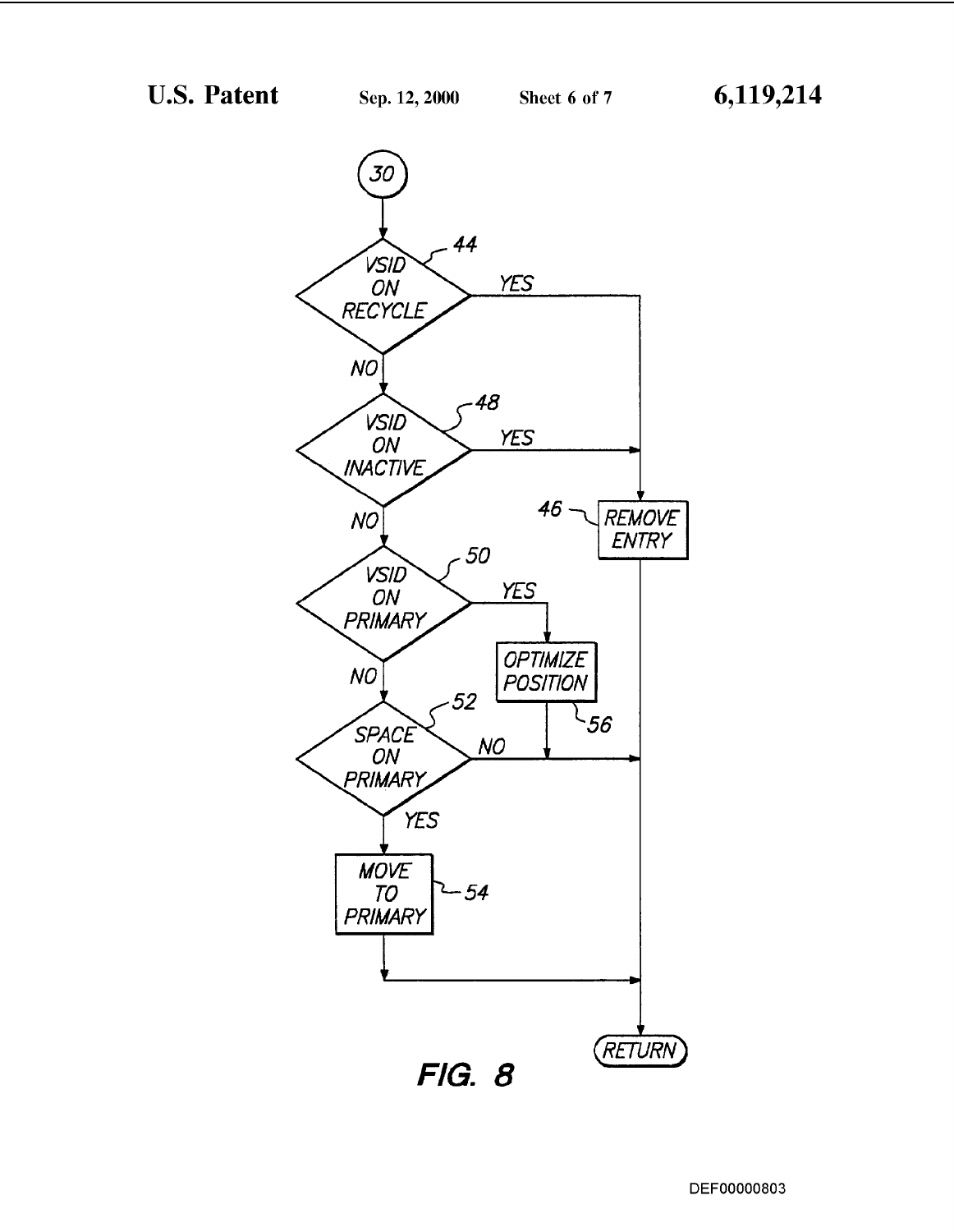| <i>VSID 1</i> | <i>00</i> |
|---------------|-----------|
| <i>VSID 2</i> | <i>00</i> |
| VSID 3        | 01        |
| <i>VSID 4</i> | <i>10</i> |
| VSID 5        | <i>10</i> |
| VSID 6        | 01        |
|               |           |
| VSID n-1      | <i>00</i> |
| VSID n        | [][]      |

## FIG. 9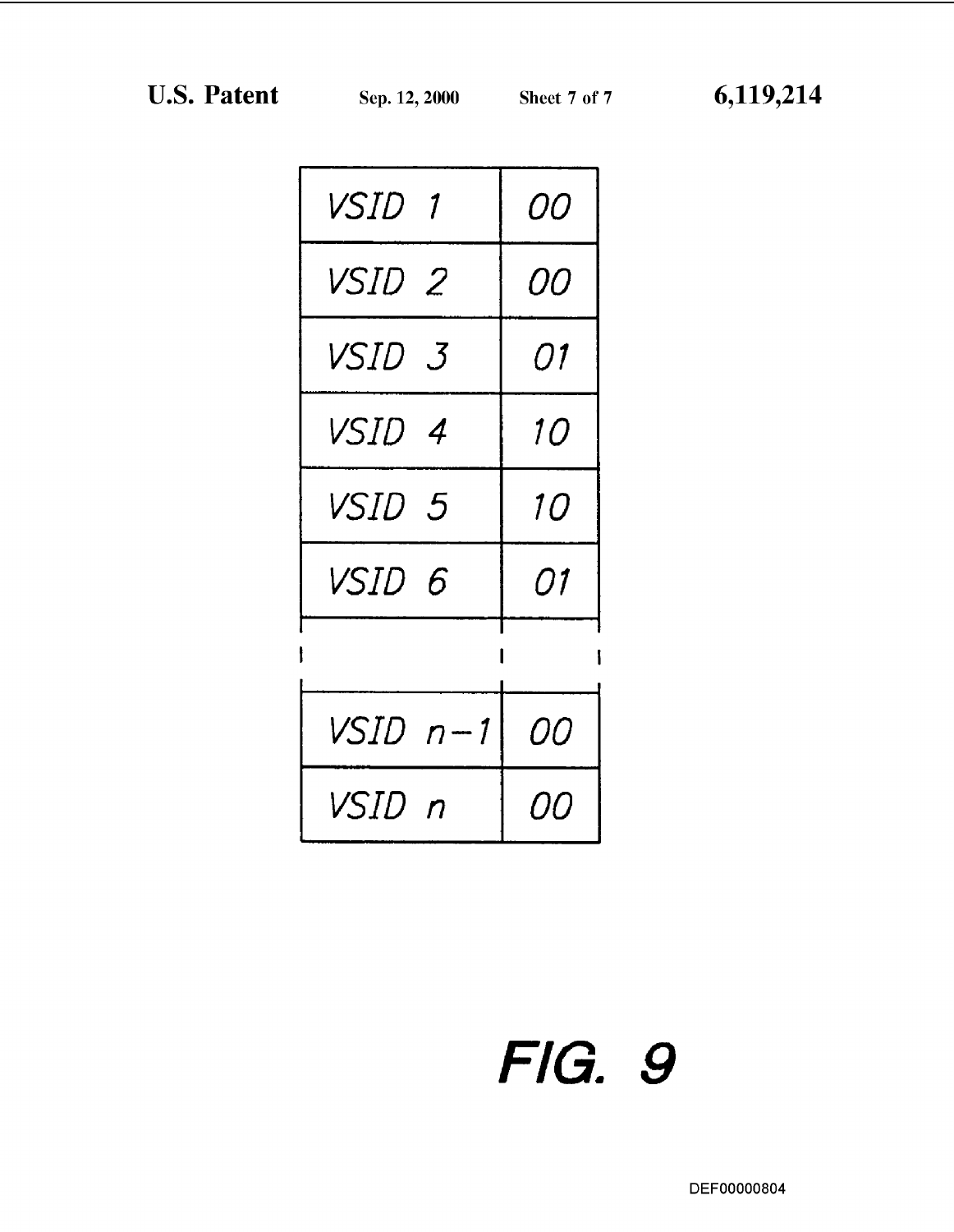#### METHOD FOR ALLOCATION OF ADDRESS SPACE IN A VIRTUAL MEMORY SYSTEM

#### FIELD OF THE INVENTION

The present invention is directed to the management of  $5$ memory in a computer system, and more particularly to the allocation of address space in a virtual memory system for

#### BACKGROUND OF THE INVENTION

In the operation of a computer, software programs that are running on the computer require access to the computer's main memory, e.g., RAM, in order to carry out their operations. To this end, therefore, each program is allocated a range of memory addresses, which are available for use by that program. This range of allocated addresses is sometimes referred to as the program's address space. In actual practice, a program may only use a fraction of its allocated addresses at any given time. Consequently, if the allocated address space corresponds to actual physical space within the main memory, a large portion of the memory will not be used.

While this situation may be acceptable if only one program is running on the computer, it can present significant limitations if multiple programs are to be run, for example in a multi-tasking environment. More particularly, once address space is allocated to a particular program, it cannot be accessed by other programs, even if it is not being currently used, because it must always be available for use by the program to which it has been allocated. As a result, once all available memory has been allocated, additional programs cannot be run until some memory space is freed up, for example by closing a program.

To alleviate this situation, virtual memory technology has been developed. In this technology, the addresses that are  $_{35}$ assigned for use by individual programs are distinct from the actual physical addresses of the main memory. The addresses which are allocated to the programs are often referred to as "logical" or "virtual" or "effective" addresses, to distinguish them from the "physical" addresses of the  $_{40}$ main memory. Whenever a program requires access to memory, it makes a call to a logical address within its assigned address space. A memory manager associates this logical address with a physical address in the main memory, where the information called for by the program is actually  $_{45}$ stored. The identification of each physical address that corresponds to a logical address is commonly stored in a data structure known as a page table. This term is derived from the practice of dividing the memory into individually addressable blocks known as "pages".

Through the use of virtual memory, the available physical memory can be utilized more effectively. More particularly, physical addresses only need to be assigned to those logical addresses which are currently active. If a program is not using a portion of its assigned address space, no physical  $55$ addresses need be associated with these unused logical addresses. By marking pages of data as temporarily inaccessible, the associated physical page can be copied to secondary storage and reassigned to map some other virtual page. As a result, a larger portion of the main memory is  $60$ available for use by other programs. Each program can continue to operate as if it has a large contiguous address space availahle to it, however.

In many instances, two or more logical addresses may be mapped to the same locations in the physical memory. For <sup>65</sup> example, two or more applications might share a common data file. Each application uses a different logical address to

 $\frac{2}{\sqrt{2}}$  access the file. In this situation, the page table contains multiple references to the same physical address.

Since available physical addresses are mapped to logical addrcsses as nceded, adjaccnt logical addrcsses arc typically mapped to widely separated portions of physical memory, and vice versa. Furthermore, during operation the physical addresses are constantly being remapped as different operations are carried out. As a result, there is not necessarily a a computer.<br>direct relationship between logical and physical addresses.

> 10 When an action occurs which removes the need for further memory accesses, e.g. an application program or a file is closed, it is no longer necessary to assign address space to that entity. Upon the occurrence of such an action, therefore, a command is sent to the memory manager to delete an area, or range of addresses, assigned to the file. At this point, however, the physical memory still has an entry or address mapped in the page table, which is therefore not free for other uses.

> In order to free the addresses for further use, their 20 corresponding entries must be removed from the page table. In some types of page tables, contiguous logical addresses are mapped to contiguous page table entries. In these types of page tables, when an address area is deleted, all of the page table entries associated with that area can be readily 25 identified and removed from the table.

> In other types of architectures, however, there is not such a direct relationship between logical addresses and page table entries. For example, in some architectures the physical address of the page table entry is determined by means 30 of a hashing function. In this approach, the page table entry might be determined through a logical combination of different components of an address, for example in accordance with a prescribed function, rather than a straight index using one or more components of the address. As a result, page table entries which map adjacent logical addresses could be widely separated in the table. There is no fixed relationship hetween the locations of page tahle entries for adjacent logical addresses.

Consequently, when a file is closed, or portions of memory are otherwise rendered inactive, there is no simple, effective way to locate all page table entries that might be associated with the inactive addresses. Since the page table entries for a file could he scattered throughout the tahle, it may be necessary to check every entry in the page table, i.e. to scan the table. Alternatively, it is possible to compute all possible page table entries for the given range of inactive addresses, using the hashing function, and check each such entry. During the time that the scanning of the page table is being carried out to identify inactive entries, software programs might need to be temporarily halted. For computers having relatively large amounts of address space, and a large number of entries in their page tables, the time required to scan all of the entries in the page table can be considerable. If a complete scan of the page table is carried out at once, delays in the running of the programs can result. In addition, a complete scan of the page table may be too expensive an operation, in terms of operating efficiency, to carry out every time a range of addresses is inactivated.

Accordingly, it is desirable to provide a method for efficiently allocating and deallocating large amounts of address space in a virtual memory system that does not require excessive processing time and therefore does not result in unacceptable delays in the operation of a computer.

#### DRlEr STATEMENT or TIlE INVENTION

In accordance with the present invention, virtual memory space is managed in a manner which allows new address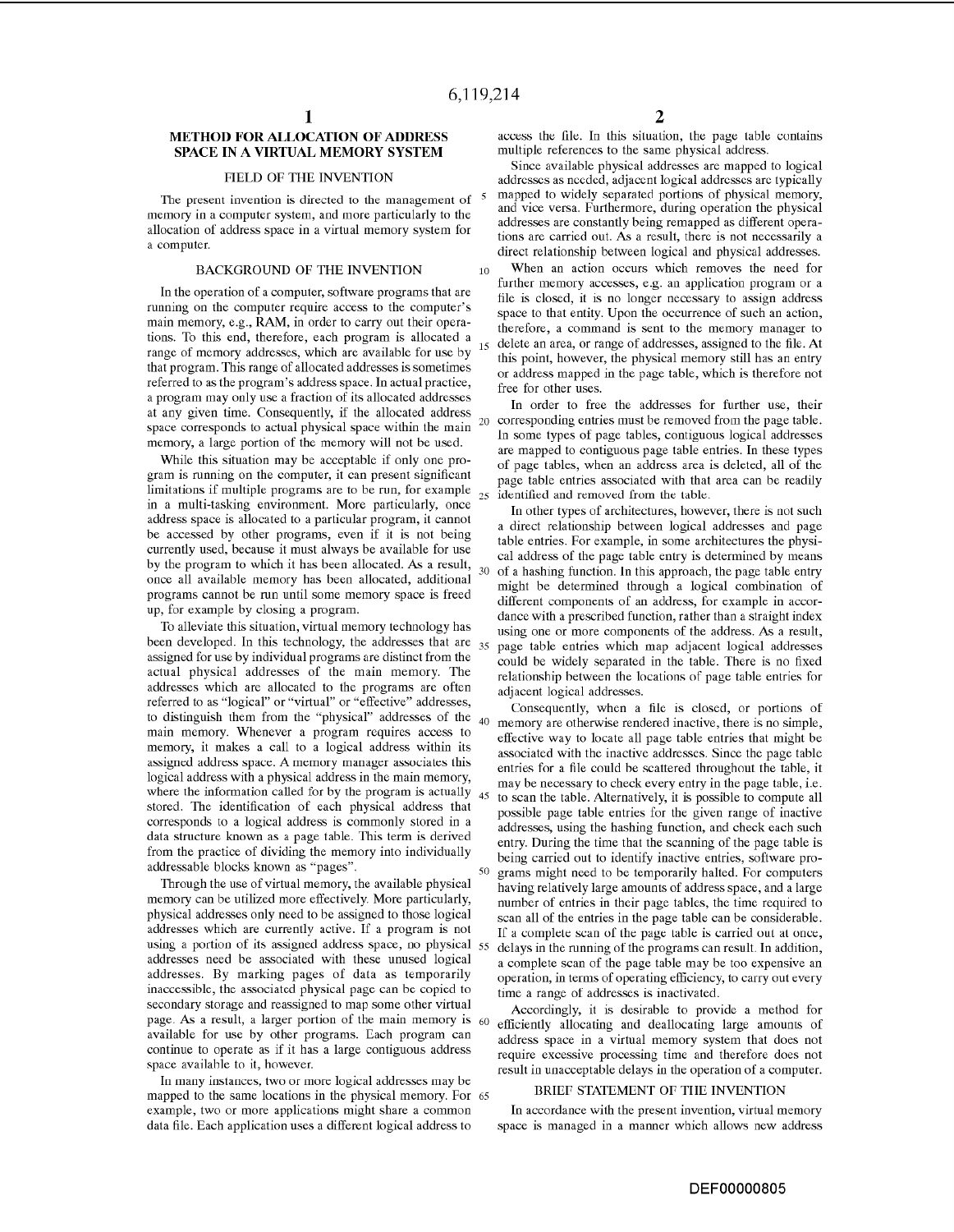ranges to be allocated and deallocated in a constant, small amount of time, such that the need for a single complete sweep of all memory allocation records in a page table, to remove unused entries and prepare the addresses for further use, can be avoided.

Thc memory manager of the present invention maintains three lists of virtual address ranges, namely those which are free to be allocated, i.e. mapped, to a program, those which are currently assigned but no longer being used, and those which are being removed from the page table. The removal of old entries from the page table proceeds in parallel with the allocation of free addresses to programs, such that new free addresses are guaranteed to be available at all times. More specifically, each time that a new range of addresses is allocated to a program, a limited number of entries in the 15 page table are examined, to determine whether the addresses associated with those entries are no longer in use and the entries can be removed from the page table. By the time that all of the addresses in the free list have been allocated, the entire page table has been examined and all entries associ- 20 ated with unused addresses have been removed. The addresses whose entries have been removed can then be transferred to the list of free addresses, so that allocation can continue uninterrupted.

Thus, rather than halting the operation of the computer for  $25$ a considerable period of time to scan the entire page table when a logical address area is deleted, the memory manager of the present invention carries out a limited, time-bounded examination upon each address allocation. A constant supply of free address ranges is provided in exchange for a fixed  $30$ amount of computation time at regular intervals.

The foregoing features and advantages of the invention, as well as others, are described in greater detail hereinafter with reference to specific embodiments illustrated in the  $_{35}$ accompanying drawings.

#### BRIEF DESCRIPTION OF THE DRAWINGS

page table in accordance with one embodiment of the <sup>40</sup> present invention;

FIG. 2 is a diagram showing the location of a file in a logical address space;

FIG. 3 is a more detailed diagram showing the generation  $_{45}$ of a physical address from an effective address;

FIG. 4 is a state diagram of the possible states for virtual addresses;

FIG. 5 is a state diagram of address states as monitored in accordance with the present invention;

FIG. 6 is a flow chart of the operation of a memory manager in accordance with the present invention;

PIG. 7 is a flow chart of an alternative embodiment of the operation of the memory manager; and

FIG. 8 is a flow chart of the sweeping routine for the alternate embodiment; and

FIG. 9 is a bitmap of the states of the virtual segment identifiers.

#### DETAILED DESCRIPTION

To facilitate an understanding of the invention and its applications, a brief overview of computer memory management is first provided with reference to FIGS. 1-3. The particular example illustrated in these figures pertains to the MPC601 RISC microprocessor sold by Motorola Inc. It will be appreciated however, that the principles of the invention

4<br>are not limited to this particular embodiment, and that its description is for exemplary purposes only.

Generally speaking, information that is accessed by a computer's Central Processing Unit (CPU) is specified by a location, often referred to as a logical address. A program is assigncd a domain of logical addresses, known as a logical address space, as part of the process of preparing the program to run. In a virtual memory computer, a portion of the computer's hardware is responsible for converting given 10 logical addresses into concrete physical addresses, through the use of a page table. This conversion process is referred to as memory mapping. The primary purpose of using this approach is to achieve the virtual memory effect that logical addressing is independent of physical memory addressing.

Referring to FIG. 1, a schematic representation of memory mapping is illustrated. The memory mapping architecture illustrated in FIG. 1 employs three address spaces. An effective address is generated by the currently active program. In a 32-bit system, for example, there are  $2^{32}$ possible effective addresses. The second address space consists of virtual addresses. The effective address and the virtual address together are analogous to a logical address in a conventional two-address system. The virtual addresses are never presented outside of the CPU. Rather, the virtual address space is an intermediate step in the generation of the final addresses, namely the real or physical addresses for the memory. Only the physical addresses are presented to a memory controller interface, or the like, to read or write locations in physical memory.

The memory mapping architecture illustrated in FIG. 1 implements a paged, virtual address mapping. The eflective address range is divided into a number of segments **10, 12,**  each of which can be individually mapped to any range **14,**  35 **16** of contiguous virtual addresses. Although not illustrated in FIG. **1,** two different segments of the effective address range can be mapped to the same range of virtual addresses, and two distinct virtual addresses can be mapped to the same FIG. 1 is an illustration of file mapping by means of a physical addresses. The virtual addresses are mapped to the position of the  $\mu_0$  physical addresses, using a page table 18. For an exemplary 32-bit system, the effective address range might be divided into 16 segments, each of which is mapped to a 256 MB range of contiguous virtual addresses. The particular segment of the effective address range is designated by the first four bits of the address. The size of the virtual address range is defined by the remaining number of bits in the effective address (in this case, 28 bits). The number of segments and size of this range can be varied to meet different memory management hardware requirements.

> 50 Referring to FIG. **2,** during operation of the computer, the system may use a secondary storage file A to hold copies of physical pages used to map address ranges A'to A". In other words, the file A is mapped into that effective address space. Although not illustrated in FIG. **2,** the addresses in the 55 effective address space can be discontiguous, and can be shared among plural programs. The memory manager functions to convert the effective addresses in this range to physical addresses in the main memory.

> The translation from effective address to virtual address, 60 and from virtual address to physical address, is illustrated in greater detail in FIG. 3. To facilitate an understanding of the translation mechanism, it will be described with specific reference to its implementation in an exemplary 32-bit system, in which the memory is divided into pages each having a size of 4K bytes. In the first step of the translation, the four most significant bits of the effective address (labelled SR#) are used to select one of sixteen segment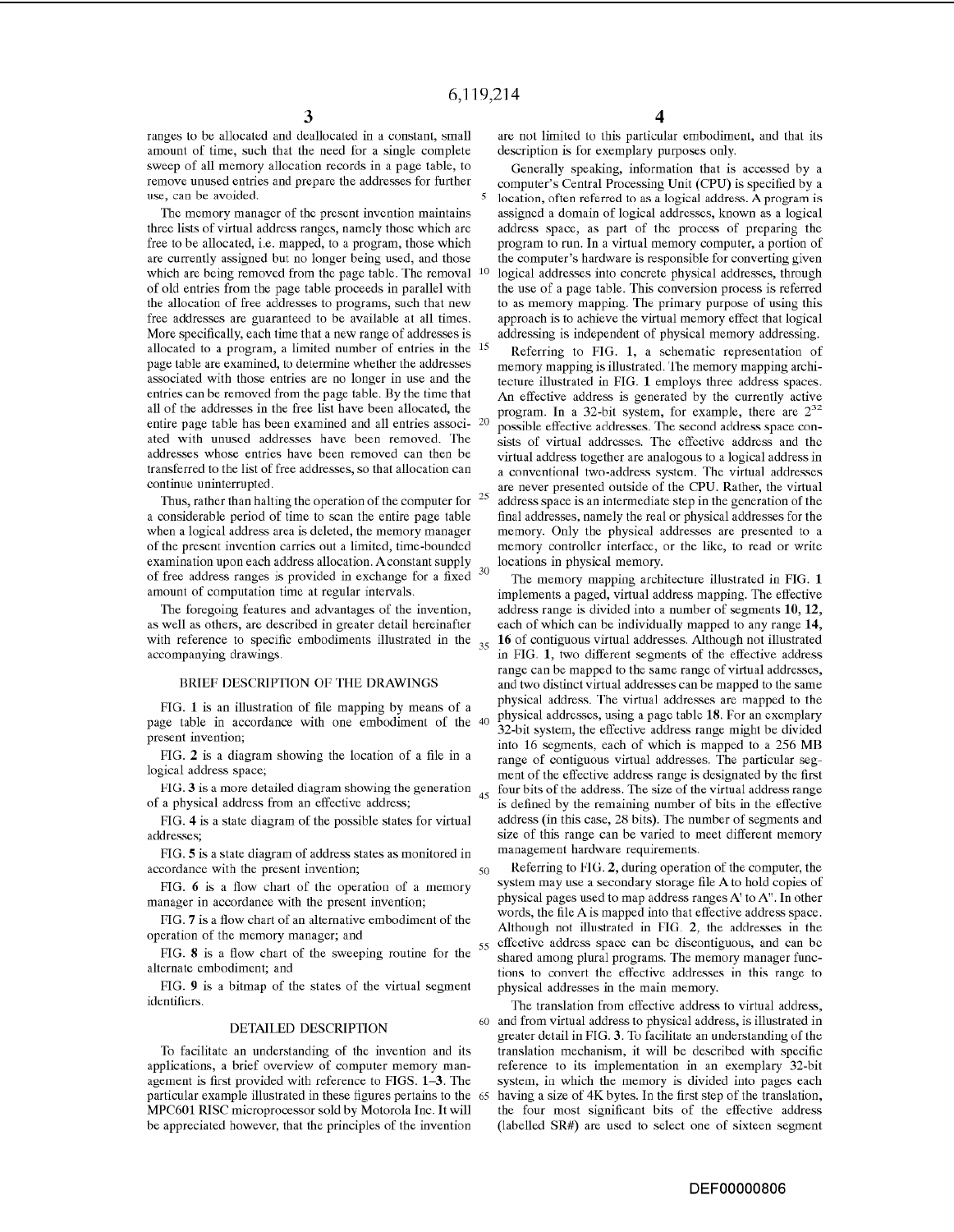registers 20. Each segment register holds a 24-bit virtual segment identifier (VSID) which identifies a unique 256 MRyte range in the virtual address space.

The lower order 28 bits of the effective address are divided into a 16-bit page index and a 12-bit byte offset. A given page in the virtual address space is mapped onto a page in the physical address space through the page table 18. The specific entry in the page table is identified by the VSID and the 16-bit page index. The 12-bit byte offset defines an individual one of the 4K bytes within the page of memory.  $_{10}$ 

In order to efficiently map a sparsely populated effective address space or virtual address space, the identification of the entries in the page table can be implemented with a hashing function. Any suitable hashing function can be employed to determine the address for a page table entry. For example, a variable number of the lower-order bits of the VSID can be logically combined with the page index bits in the virtual address, by means of an EXCLUSIVE-OR function. The resulting value can then be combined with any suitable base offset, to produce a 32-bit address page table  $_{20}$ address (PTA) which identifies an entry in the page table 18. The value stored at this entry comprises a 20-bit physical page number (PPN). The physical page number is then combined with the byte offset (the 12 lowest order bits of the effective address) to produce a 32-bit physical address.  $25$ 

Through the use of the hashing function, the page table entries are efficiently distributed within the page table. The page table size itself is variable. It can be adjusted to allow room for more page table entries on systems with more physical memory or where more sharing of physical  $30$ memory pages is anticipated.

In practice, an operating system typically needs to deal with two types of addressing contexts, namely large areas mapping the code related to an active application or task, and small areas that hold information specific to a thread of  $_{35}$ control running in the application's context to execute a specific task. Some of these areas might be shared, i.e. two or more effective addresses can point to the same location in physical memory. While large application contexts are generally allocated and removed infrequently, in practice  $_{40}$ threads can be created and deleted at high rates. Thread creation and deletion are important operations that must be carried out efficiently if an operating system is to perform well. In the following discussion, therefore, specific reference will be made to operations that occur upon the creation  $_{45}$ and deletion of threads. It will be appreciated that these operations apply to the addressing of applications as well.

In operation, the memory manager assigns a range of virtual address space to threads as they are created, mapping segments in the effective address space to virtual segments  $\zeta_0$ in the virtual address space. This results in an active virtual address space that is larger than the effective address space of any given thread. The amount of virtual address space that is in use at any given time is a concatenation of all threads' and applications' address spaces. This space can be much 55 greater than the size of the physical memory, depending on the amount of sharing of physical memory. However, only the pages which are actually mapped consume space in the page table.

As the thread is running and generates requests for pages  $60$ of memory, virtual pages within the 256 MD range are mapped to the page table. When a thread is switched, the operating system switches from one segment register to another to change the mapping of effective addresses to virtual addresses, as well as the resulting physical addresses.

When a thread is deleted, all page table entries that refer to virtual addresses which are valid for that thread must be

removed from the page table before the range of virtual addresses can be assigned to another thread. Otherwise, the reused addresses might refer to old memory mappings that are no longer valid. Since the page table is hashed, entries belonging 10 a given thread are likely to be scallered throughout the page table. The VSID, by itself, does not provide sufficient information to locate all page tahle entries that might belong to a given virtual segment, without checking every entry in the page table. Scanning the complete page table every time a thread is created or deleted would be too inefficient and time consuming. Accordingly, the present invention is directed to an efficient approach which provides constant removal of unused entries of the page table, in parallel with the creation and deletion of threads and applications.

In the implementation of the present invention, the virtual addresses are designated as being in one of several states. More particularly, in the control of the memory system, all of the addresses (VSIDS) for the virtual address space can reside in one of three states. Referring to FIG. **4,** all of the VSIDs are initially in a free state in which they have not been reserved for use by a thread or application. When a VSID is subsequently allocated to an application or thread, it is labeled as active. At some point in time, the VSID becomes inactive. This can occur, for example, when a thread terminates. In the inactive state, pages within the virtual address range of the VSID are still mapped to the page table. However, the data contained in the associated pages of physical memory is no longer being accessed by the CPU. In this state, the entries can be removed from the page table, and the VSID subsequently returned to the free state. Until such time as the entries are removed from the page table, however, they remain mapped and are therefore not available to be allocated to other applications or threads.

Generally speaking, the return of VSIDs from the inactive state to the free state is carried out by sweeping the entries in the page table, i.e. examining each entry to determine whether it is associated with an inactive VSID, and removing every entry which has been so identified. In accordance with the present invention, the sweeping of the page table is not carried out in one colossal step, for example after all of the free VSIDs have been allocated. Rather, the sweeping is carried out in an incremental, ongoing manner to avoid significant interruptions in the running of programs. Referring to FIG. **5,** the memory manager of the present invention maintains three lists of VSIDs. One list **22** comprises free VSIDs which have not been allocated to a program or thread. A second list **24** identifies those VSIDs which have been deleted and are therefore inactive. A third list **26,**  labelled the recycle list, contains those VSIDs whose entries are in the process of being removed from the page table. Although the active state of the VSIDs is also shown in FIG. **5,** the VSIDs in this state do not need to be explicitly stored in a list. Typically, they are tracked in other data structures, such as process control tables.

Although described as three different lists, in a practical implementation these items of information need not be stored as three separate entities in the memory manager. For example, all possible VSlDs can be stored in a single bitmap, as shown in FIG. 9. Associated with each entry in the bitmap is an identifier which indicates whether the VSID is free **(00),** inactive (01) or being recycled (10). Suitable data structures other than a hitmap can he employed as well to identify the states of the respective VSIDs, such as a list which maps each VSID to one of the three states.

In operation, the VSIDs on the inactive list are transferred to the recyele list at a certain time, for example when a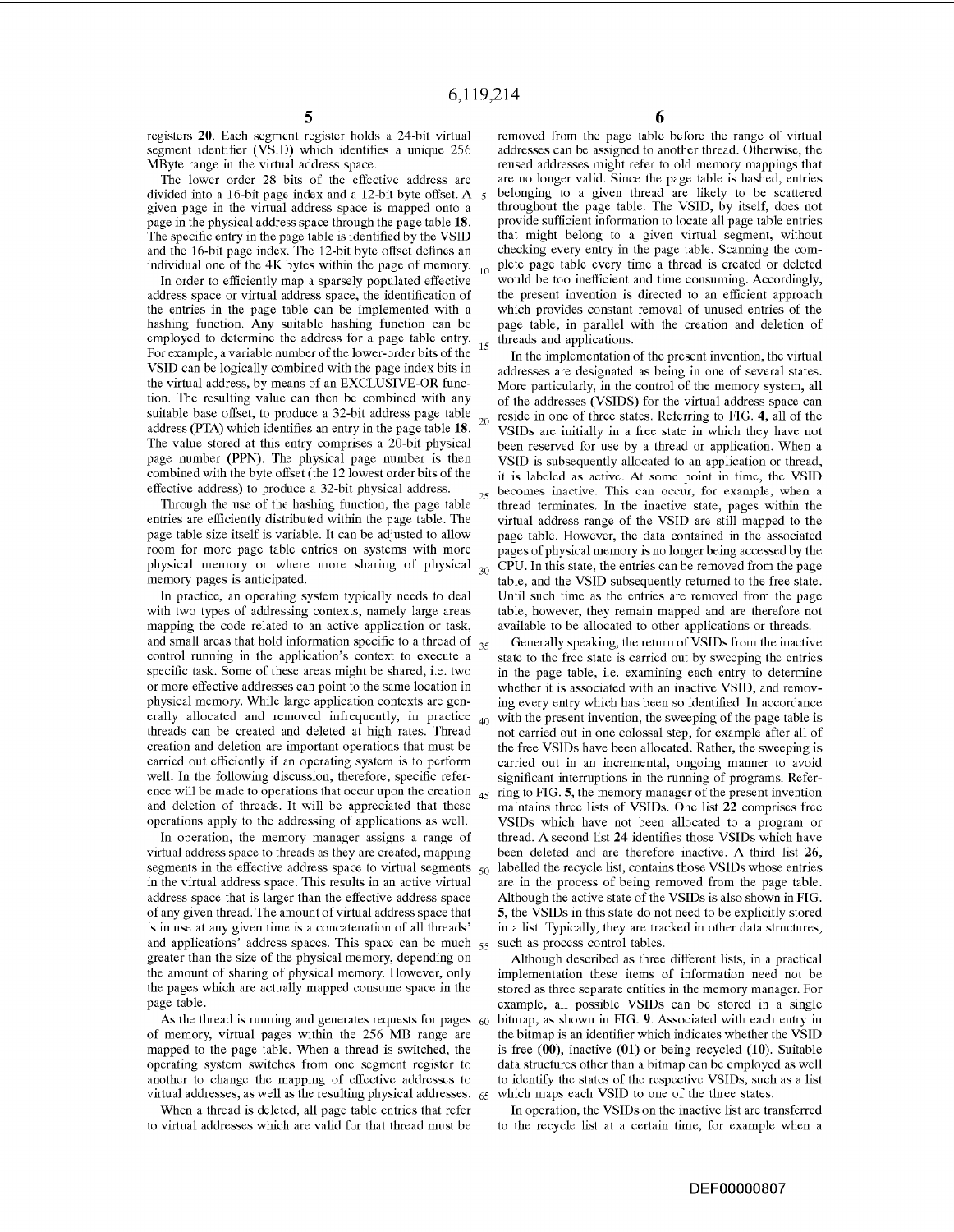predetermined number of VSIDs have been placed on the inactive list. Thereafter, each time a VSID is assigned from the free list to a new application or thread, a fixed numher of entries in the page table are scanned to determine whether they have become inactive, by checking them against the 5 VSIDs on the recycle list. Each entry which is identified as heing inactive is removed from the page tahle. After all of the entries in the page table have been examined in this manner, the VSIDs in the recycle list can be transferred to the free list, since all of their associated page table entries  $_{10}$ will have been removed. This approach thereby guarantees that a predetermined number of VSIDs are always available in the free list without requiring a time-consuming scan of the complete page table at once.

In one embodiment of the invention, the number of page table entries that are examined upon each allocation of a <sup>15</sup> VSID in the free list can be determined from the total number of entries in the page table and the number of threads and applications that are allowed to be active at any given time. Por example, if the page table contains 10,000 entries and 500 threads/applications are allowed to be active 20 at any given time, the  $10,000$  page table entries should be covered in a maximum of 500 steps (assuming each thread and application is assigned one segment each). The number of entries that are swept in each step is therefore  $10,000/$ 500=20 entries per step. Thus, for example, as the first VSID  $_{25}$ in the free list is assigned to a thread or application, entries 0-19 in the page table are examined. Each of those entries which is associated with an inactive VSID on the recycle list is removed from the page table. As the next VSID in the free state is allocated, entries  $20-39$  in the page table are exam-  $_{30}$ ined. The process continues in this manner. Thus, after 500 VSIDs have been allocated from the free list, all 10,000 entries in the page table will have been examined. At this point, all of the entries in the page table that are associated with inactive VSIDs on the recycle list will have been removed. The VSIDs can therefore be transferred to the free list, and the process begun anew.

Any other suitable approach can be employed to determine the number of entries to be examined during each step of the sweeping process. In this regard, it is not necessary that the number of examined entries be fixed for each step. Rather, it might vary from one step to the next. The only criterion is that the number of entries examined on each step be such that all entries in the page table are examined in a determinable amount of time or by the occurrence of a  $_{45}$ ccrtain cvcnt, c.g. by thc time the list of free VSIDs is empty.

Generally speaking, the sizes of the free, inactive and recycle lists are determined by the range of VSIDs that need to be allocated. If at most x threads/applications can be active at any time, the free list should start with  $3x$  entries.  $50$ A recycling sweep, i.e. a removal of inactive entries from the page table, can begin as soon as the inactive list contains x entries. At this point, the free list will contain between x and 2x entries, depending upon the number of active threads and applications at that time. In the worst ease, the free list will  $_{55}$ always contain at least x VSIDs.

Once the inactive list contains x entries, the VSIDs on the inactive list are transferred to the recycle list, for example by changing a pointer or other suitable identifier in a bitmap listing of VSIDs. The recycling sweep is carried out as free  $60$ VSIDs are consumed. Since the free list contains at least x entries at this time, the sweep is guaranteed to be complete hefore the free list is completely empty. Once the sweep is completed, it will yield x ncw VSIDs that are transferred to the free list.

A flowchart which depicts the operation of the address allocation portion of a memory manager, in accordance with

the present invention, is illustrated in FIG. 6. Referring thereto, operation begins when a request for address space is generated (Step 10). This can occur when a thread is created, for example. In response thereto, the operating system checks the free list to determine whether a free VSID is available (Step 12). If so, a free VSID is allocated to the thread that generated the request (Step 14). Tn the case of an application, two or more VSIDs might be assigned. If no free VSID is available at Step **12,** a failure status is returned (Step 18). In practice, however, such a situation should not occur, since the process of the present invention ensures that free VSIDs are always available.

After the new VSID has been allocated, the system checks a flag RFLG to determine whether a recycle sweep is currently in progress (Step 20). If there is no sweep in progress, i.e. RPLG is not equal to one, a determination is made whether a sweep should be initiated. This is done by checking whether the inactive list is full, i.e. whether it contains x entries (Step 22). If the number of entries I on the inactive list is less than x, no further action is taken, and processing control returns to the operating system (Step 24). If, however, the inactive list is full at this time, the flag RFLG is set (Step 26), the VSIDs on the inactive list are transferred to the recycle list, and an index n is reset to 1 (Step 28). The system then sweeps a predetermined number of page table entries  $PT<sub>i</sub>$  on the page table, to detect whether any of them are inactive, i.e. their associated VSID is on the recycle list (Step 30). The predetermined number of entries that are swept is identified as k, where

> <sup>k</sup>, total number of page table entries maximum number of active threads

In the example given previously,  $k=10000/500=20$ . For a given value of the index n, therefore, the system sweeps table entries  $PT_{k(n-1)}$  to  $PT_{k(n)-1}$ . Thus, during the first sweep, table entries  $PT_0$  to  $\overline{PT}_{19}$  are examined in the example given above.

If a recycling sweep is already in progress, i.e. the response is affirmative at Step **20,** the index n is incremented 40 (Step 32) and a sweep of the next k entries is carried out. Thus, where  $n=2$ , entries PT20 to PT<sub>39</sub> will be examined.

The process continucs in this manncr, with k entrics in thc page table being examined each time a free VSID is allocated. Each entry is examined to determine whether it contains a mapping for a VSID on the recycle list. If it does, that entry is removed from the page table.

After each sweep, the system determines whether all entries in the page table have been checked (Step 36). This situation will occur when  $n=x$ . Once all of the entries have been examined, the VSIDs in the recycle list are transferred to the free list (Step 38), yielding x new VSIDs that are available to be allocated. In addition, the recycle sweep flag RFLG is reset, and control is then returned to the program. If all of the entries in the page table have not yet been 55 checked, i.e. the response is negative at Step 36, control is directly returned to the application program, at Step 24.

From the foregoing, it can be seen that the present invention provides an efficient approach to the allocation of large amounts of address space, without requiring timeconsuming, and therefore annoying, interruptions in processing. Free addresses are always guaranteed to be available while avoiding the need for a single complete sweep of all memory allocation records in a page table to remove unused entries and determine which addresses are free. The amount of work that is done is bounded, because only a limited number of entries, k, is examined at each step of the process.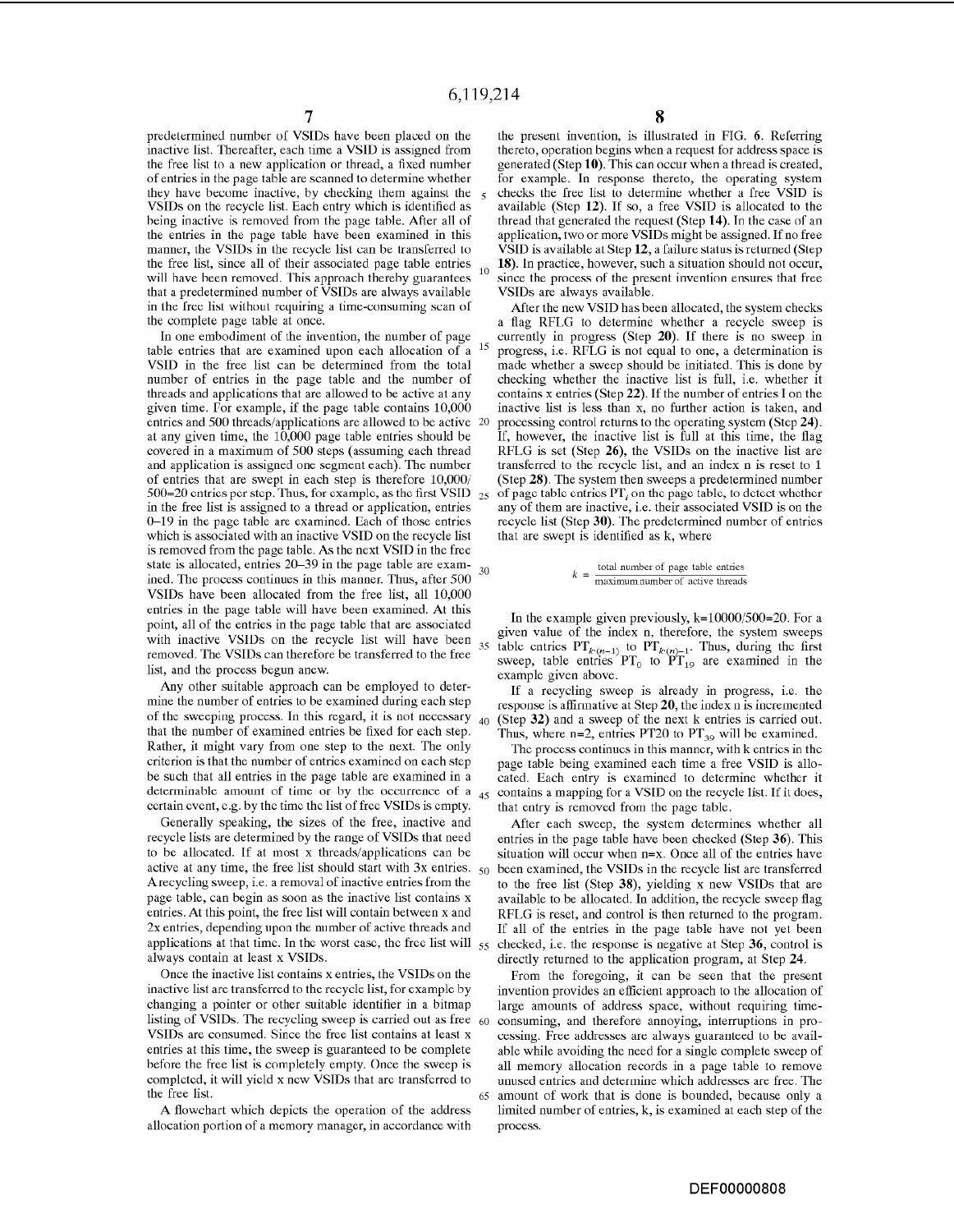Variations of the foregoing process can be carried out within the scope of the present invention. For example, it is not necessary to wait for the inactive list to fill before initiating the scanning of entries in the page table. To improve page table efficiency, its entries can be examined 5 while waiting for the inactive list to fill. This variation is illustrated in the flow chart of PIG. 7. Referring thereto, if the response at Step 22 is negative, i.e. the inactive list is not yet full, the index n is incremented at Step 40, and the proccss thcn procccds to Stcp 30, whcrc the next k cntries 10 are swept. In the sweeping process, each page table entry is checked to determine whether it has a corresponding VSID on the inactive list. If so, that entry is removed from the page table.

This approach provides a two-fold advantage. First, some inactive page table entries are removed more rapidly, since it is not necessary to wait for their VSIDs to be transferred to the recycle list. As a result, the efficiency of the page table is increased, i.e. it contains fewer inactive entries than it otherwise would. Secondly, less work is required during the sweep of the recycle list. In particular, since at least some of the page table entries for inactive VSIDs were removed prior to the time those VSIDs were transferred to the recycle list, there will not be as many entries to remove during the recycle sweep of those VSIDs.

After a sweep is completed at Step 30, the status of the flag RFLG is again checked, at Step 42, to determine whether the sweep was of the inactive list or the recycle list. If RFLG=O, indicating that the inactive list was being swept, the process returns to the main program. Otherwise, it proceeds to Step 36, as in the flowchart of FIG. 6.

While the page table entries are being examined during the sweeping process, it is possible to further enhance the efficiency of the page table by carrying out other operations  $35$ as welL For example, in some page tables, a suitable number of entries are grouped together, and the addressing of entries is done by groups. In other words, the page table address PTA that results from the operation of the hashing function is the physical address of a page table entry group. When- $_{40}$ ever a call is made to a particular virtual address, the individual page table entries within an addressed group are then checked, one by one, to determine whether they correspond to the virtual address that generated a page table search. Thus, it can be seen that it takes longer to locate an 45 entry that resides in the last position in the group, relative to an entry in the first position in the group.

Further along these lines, two page table entry groups can be associated with one another. The hashing function value for the two groups can have any suitable relationship to one  $50$ another that would enable the hashing function value of one group to be derived if the value for the other group is known. For example, they can be complements of one another. If a desired page table entry is not found in one group (the primary group), its associated group (the secondary group) 55 is checked. Again, it takes longer to find a page table entry in the secondary group, relative to those in the primary group.

During the sweeping process, therefore, as each page table entry is being examined, its location within a group can 60 be optimized if it is not being removed from the page table. A more detailed flow chart of the sweeping process, in which such optimization is carried out, is illustrated in FIG. 8. Referring thereto, when the sweeping process is entered (Step 30 of FIG. 7), the memory manager first determines <sup>65</sup> whether the VSID associated with the page table entry of interest is on the recycle list (Step 44). If so, the entry is

removed from the page table, at Step 46. If the VSID is not on the recycle list, a determination is made whether it is on the inactive list (Step 48). If so, the entry is removed at Step 46. If the VSID is not on either of these two lists, it is still active. In this case, the memory manager determines whether the entry is in the primary group (Step 50). If not, a check is made at Step 52 to determine whether a slot is available in the primary group, and if so the entry is moved to the primary group at Step 54. If the entry is already in the primary group, a determination is made at Step 56 whether it is in the highest availahle slot, and if not its location is optimized. With this approach, the efficiency of the page table is continually being enhanced.

It will be appreciated that the present invention is not limited to the specific embodiments which have been described herein to facilitate an understanding of its underlying principles. For example, while the memory management approach of the present invention is particularly applicable to page tables whose entries are hashed or otherwise randomly distributed throughout the table, its implementation is not limited thereto. Similarly, it is possible to initiate the sweep of page table entries in response to regularly occurring events other than the assignment of a free VSID. For example, a limited number of entries can be examined each time a thread is deleted. Furthermore, it is not necessary  $25$  to examine the page table entries in a sequential manner, as described above. Rather, any systematic approach can be employed which assures that all entries will be swept. Further along these lines, the transfer of VSIDs from the recycle list to the free list need not occur only at the end of <sup>30</sup> a complete sweep. Depending on the structure of the page table, it may be possible to transfer some of the VSIDs after a partial sweep of the page table, as long as it is known that cxamincd.

The scope of the invention is therefore defined by the claims which are appended hereto, rather than the foregoing description, and all equivalents which are consistent with the meaning of the claims are intended to be embraced therein. What is claimed is:

1. A method for allocating address space in a virtual memory system for a computer, comprising the steps of:

- maintaining a list of available addresses that are free to be allocated to a program;
- allocating addresses to a program in response to requests for address space;
- recording entries in a page table relating to addresses that have heen allocated;
- upon each allocation of an available address, examining a number of entries in the page table, which number is less than the total number of entries in the table, to determine whether the entries have been identified as no longer active;
- removing the entries from the table which have been determined to be no longer active, and maintaining a list of the addresses associated with the entries being removed; and
- transferring the list of addresses associated with removed entries to the list of allocatable addresses.

2. The method of claim 1 wherein said transferring step is carried out after all of the entries in the table have been examined.

3. The method of claim 1 wherein said number of entries that are examined upon each allocation equals *pix,* where p is the total number of available addresses, and x is the maximum number of addresses that can be active at any given time.